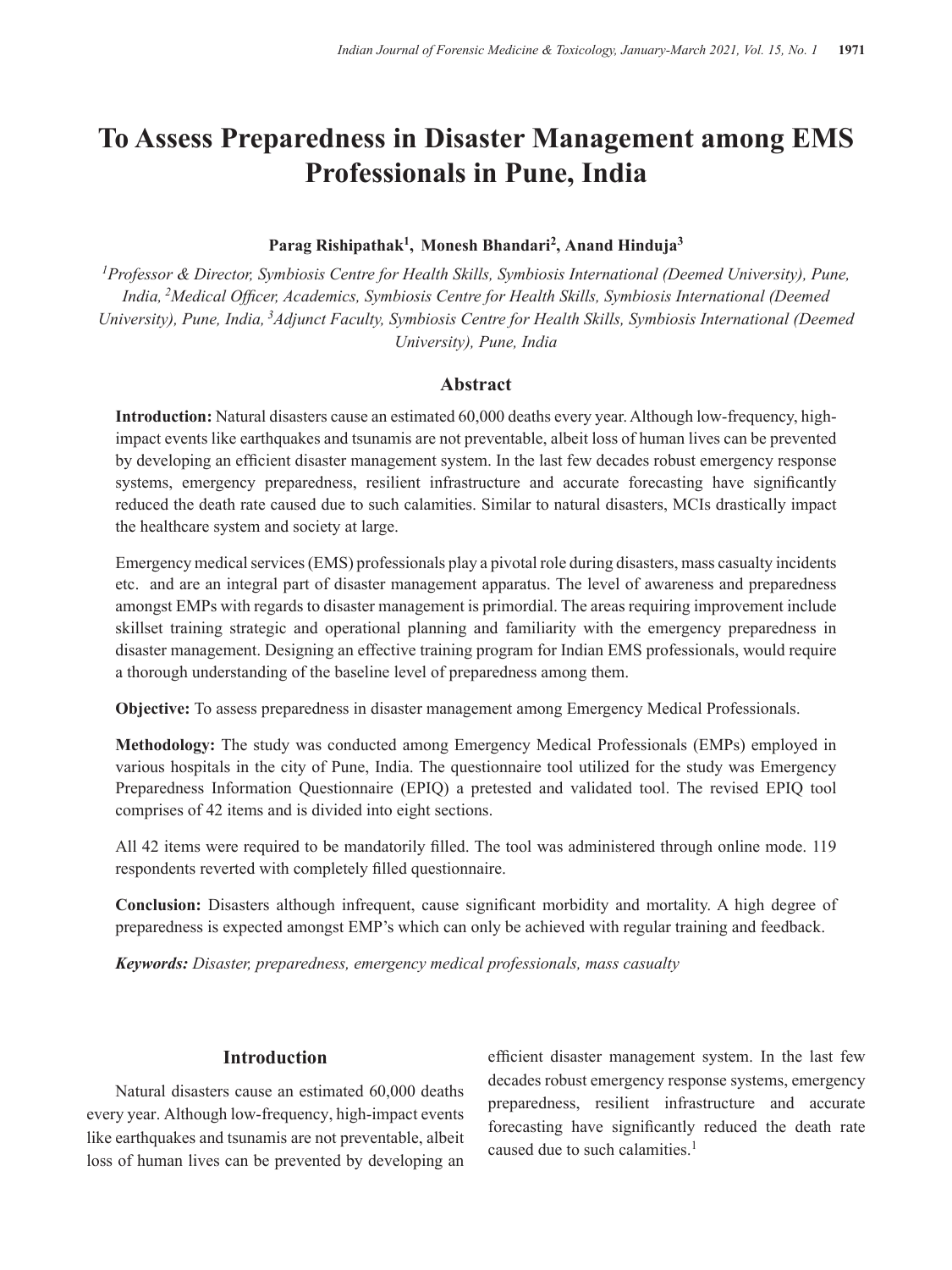Mass casualty incidents (MCIs) defined as "events which generate more patients at one time, than locally available resources can manage using routine procedures" are increasing in frequency across the globe. Similar to natural disasters, MCIs drastically impact the healthcare system and society at large.<sup>2</sup>

Emergency medical services (EMS) professionals play a pivotal role during disasters, mass casualty incidents etc. and are an integral part of disaster management apparatus.<sup>3</sup> The role of EMS professionals in providing emergent healthcare services and upgrading the skill sets of the allied healthcare providers has been highlighted in a study by Catlett C.L *et al* (2011).<sup>4</sup>

Emergency Medical Professionals (EMP's) can mitigate the damage caused by disasters only if they possess optimum levels of preparedness. Unfortunately, studies in the past have shown that the level of awareness and preparedness amongst EMPs with regards to disaster management is primordial. The areas requiring improvement include skillset training strategic and operational planning and familiarity with the emergency preparedness in disaster management.5,6 Regular training of EMS professionals, in disaster management is a need of the hour. Designing an effective training program for Indian EMS professionals, would require a thorough understanding of the baseline level of preparedness among them.

# **Objective**

To assess preparedness in disaster management among Emergency Medical Professionals.

## **Methodology**

The study was conducted among Emergency Medical Professionals (EMPs) employed in various hospitals in the city of Pune, India. The questionnaire tool utilized for the study was Emergency Preparedness Information Questionnaire (EPIQ) a pretested and validated tool, developed by Wisniewski *et al* (2004)<sup>7</sup> and later revised by Garbutt S.J. *et al* (2008)<sup>8</sup>. The reliability of the questionnaire is found to be high (Cronbach's alpha value 0.97) for evaluating awareness about disaster preparedness among the healthcare professionals.

The revised EPIQ tool comprises of 42 items and is divided into eight sections viz., (i) Incident command system factor (eight items) (ii) Triage factor (five items), (iii) Communication and connectivity factor( six items), (iv) Psychological issues and special populations factor (six items), (v) Isolation, decontamination, and quarantine factor (five items), (vi) Epidemiology and clinical decision-making factor (four items), (vii) Reporting and accessing critical resources factor (four items), (viii) Biological agents factor (four items). Each item requires response on a five-point Likert scale ranging from scores of 5 to 1 wherein 5 stands for "Very Familiar", 4 stands for "Somewhat Familiar", 3 stands for "Familiar to Neutral", 2 stands for "Somewhat Unfamiliar" and 1 stands for "Not Familiar". Informed consent was taken from the participants for answering the questionnaire based on the subject

All 42 items were required to be mandatorily filled. The tool was administered through online mode. The respondents were given one-day deadline to revert with responses. Any queries pertaining to the questionnaire were clarified during data collection. 119 respondents reverted with completely filled questionnaire. The data was tabulated and statistically analysed with the help of SPSS version 23.

**Result**

#### **Demographic Data**

**Table 1:**

| Participants   | 119            |
|----------------|----------------|
| Age            |                |
| 21 to 25 years | $102(85.71\%)$ |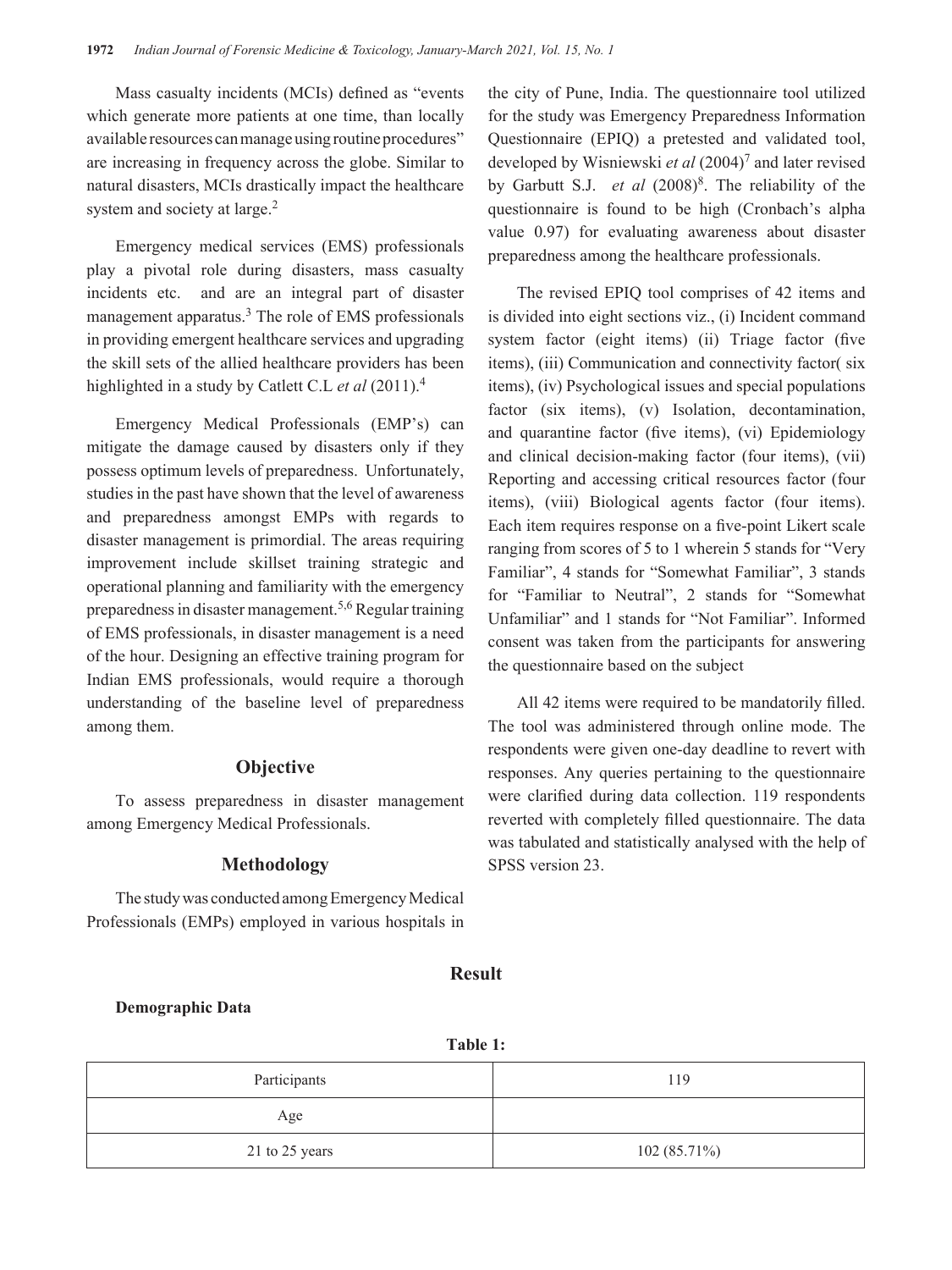#### *Cont...* **Table 1:**

| 26 to 30 years  | 11 (9.24%)  |
|-----------------|-------------|
| $>30$ years     | $6(5.04\%)$ |
| Experience      |             |
| $\leq 1$ year   | 64%         |
| to 3 years<br>1 | 17%         |
| >3 years        | $9\%$       |
| Sex             |             |
| Female          | 74 (62.7%)  |
| Male            | 45 (37.3%)  |
| Qualification   |             |
| ${\bf MBBS}$    | $1(0.9\%)$  |
| <b>BHMS</b>     | 54 (44.9%)  |
| <b>BAMS</b>     | 37 (31.4%)  |
| <b>BUMS</b>     | 24 (20.3%)  |
| <b>BNYS</b>     | $3(2.5\%)$  |

# **Mean Familiarity Score**

**Table 2**

| <b>Parameters</b>                                   | <b>Mean Familiarity Index (Out of 5)</b> |
|-----------------------------------------------------|------------------------------------------|
| Incident command system factor                      | 3.39                                     |
| Triage factor                                       | 3.78                                     |
| Communication and connectivity factor               | 3.32                                     |
| Psychological issues and special populations factor | 3.61                                     |
| Isolation, decontamination, and quarantine factor   | 3.75                                     |
| Epidemiology and clinical decision-making factor    | 3.43                                     |
| Reporting and accessing critical resources factor   | 3.48                                     |
| Biological agents factor                            | 3.67                                     |

As seen in the Table 2, the familiarity across all parameters range between 3 to 4 indicating moderate degree of familiarity with all the aspects of Disaster Management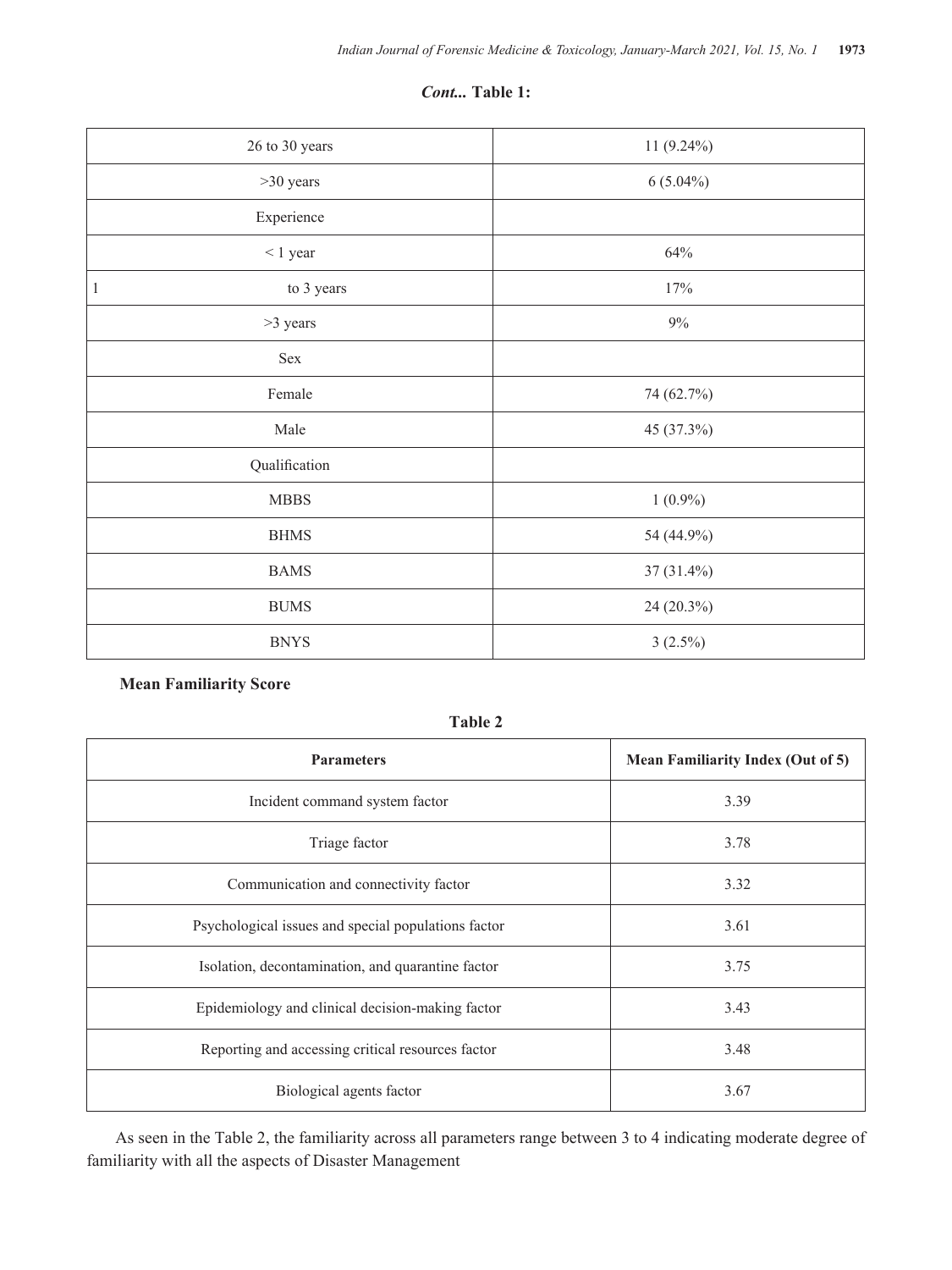

**Figure 1:**

As seen in Figure 1 the most common response across parameters was found to be, 'Somewhat Familiar'



**Figure 2 : Similarly, as shown in Figure 2 EMP's were 'Somewhat Familiar' with the parameters regarding Disaster Management**

## **Discussion**

The study was conducted with an aim to assess the degree of preparedness with regards to natural disasters and mass casualty incidents (MCI) among EMP's. The results are somewhat encouraging as majority of the respondents displayed some degree of familiarity with the all-round aspect of disaster management.

Significantly as many as 6 to 10 % of the respondents, inspite of being working EMP's had no familiarity with any disaster management protocol. Approximately, 10 to 14 % of the respondents had some vague idea but displayed lack of preparedness across all parameters of disaster management.